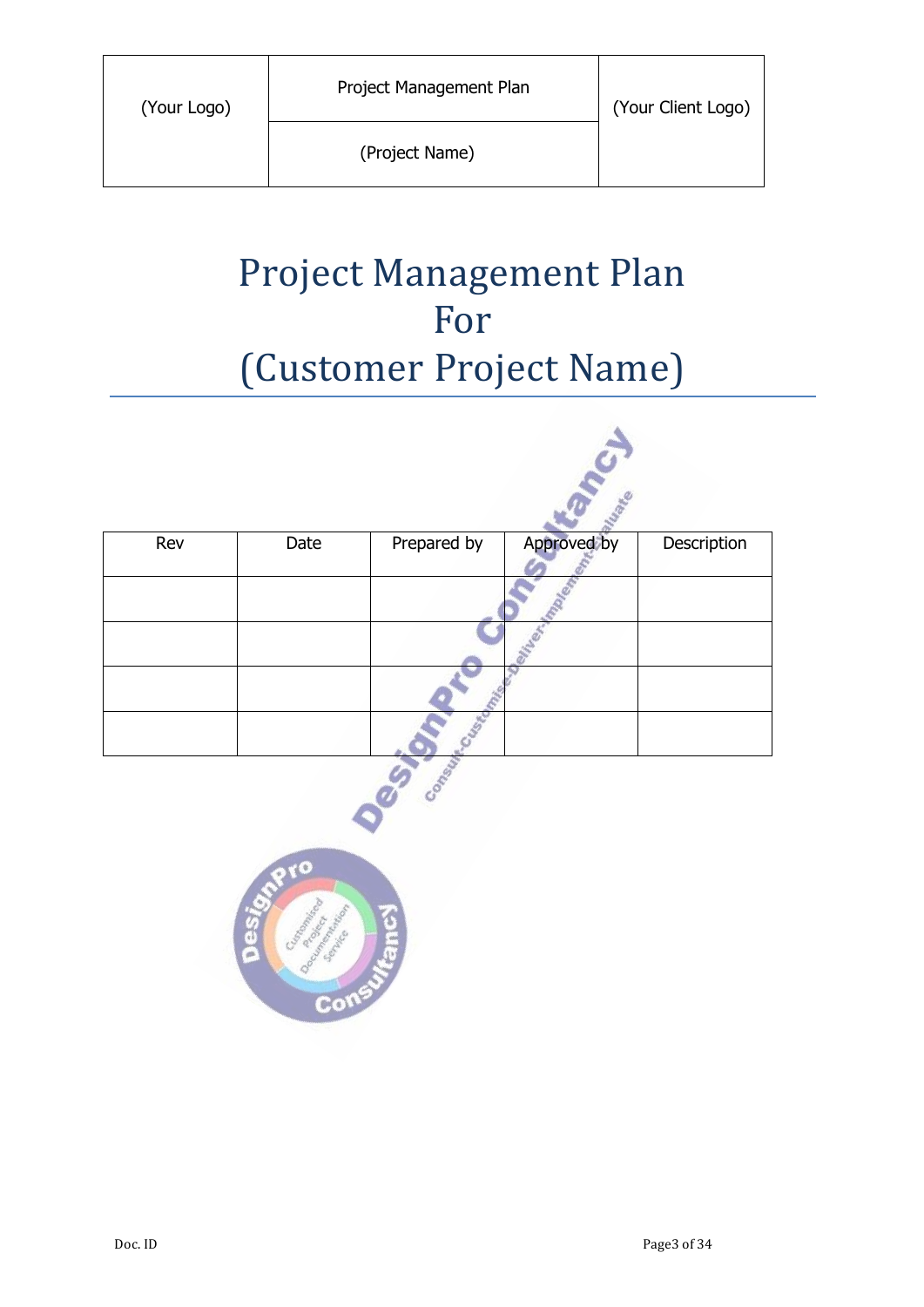# **Project Management Plan**

### **Table of Contents**

| $\mathbf{1}$ |                        |  |
|--------------|------------------------|--|
| 2            |                        |  |
| 3            |                        |  |
| 4            |                        |  |
| 5            | 20                     |  |
| 6            |                        |  |
| 7            |                        |  |
| 8            |                        |  |
| 9            |                        |  |
| 10           |                        |  |
| 11           |                        |  |
| 12           |                        |  |
| 13           |                        |  |
| 14           |                        |  |
| 15           |                        |  |
| 16           |                        |  |
| 17           |                        |  |
| 18           | ATTACHMENTS 200        |  |
|              | Construction of<br>Con |  |